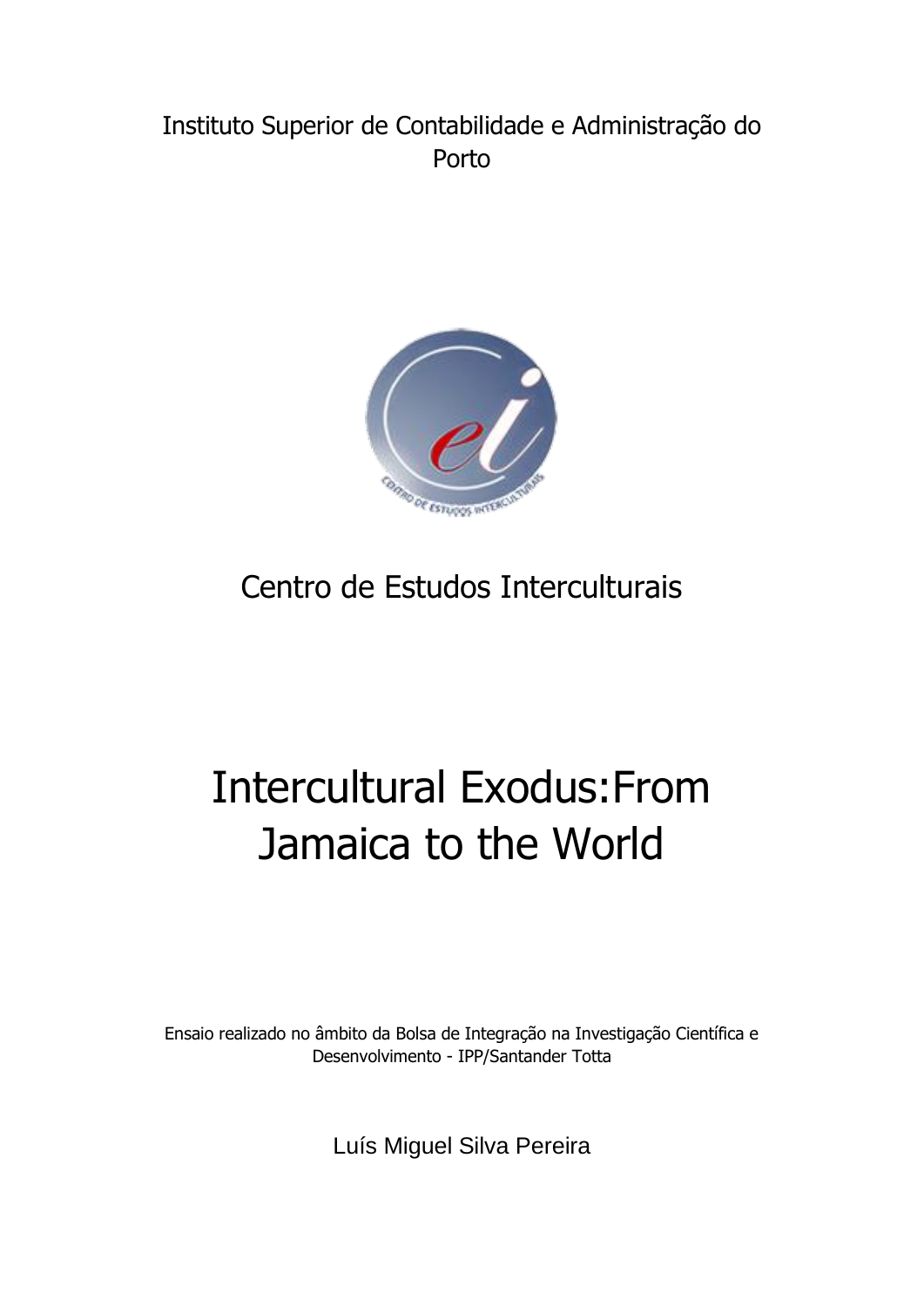## Contents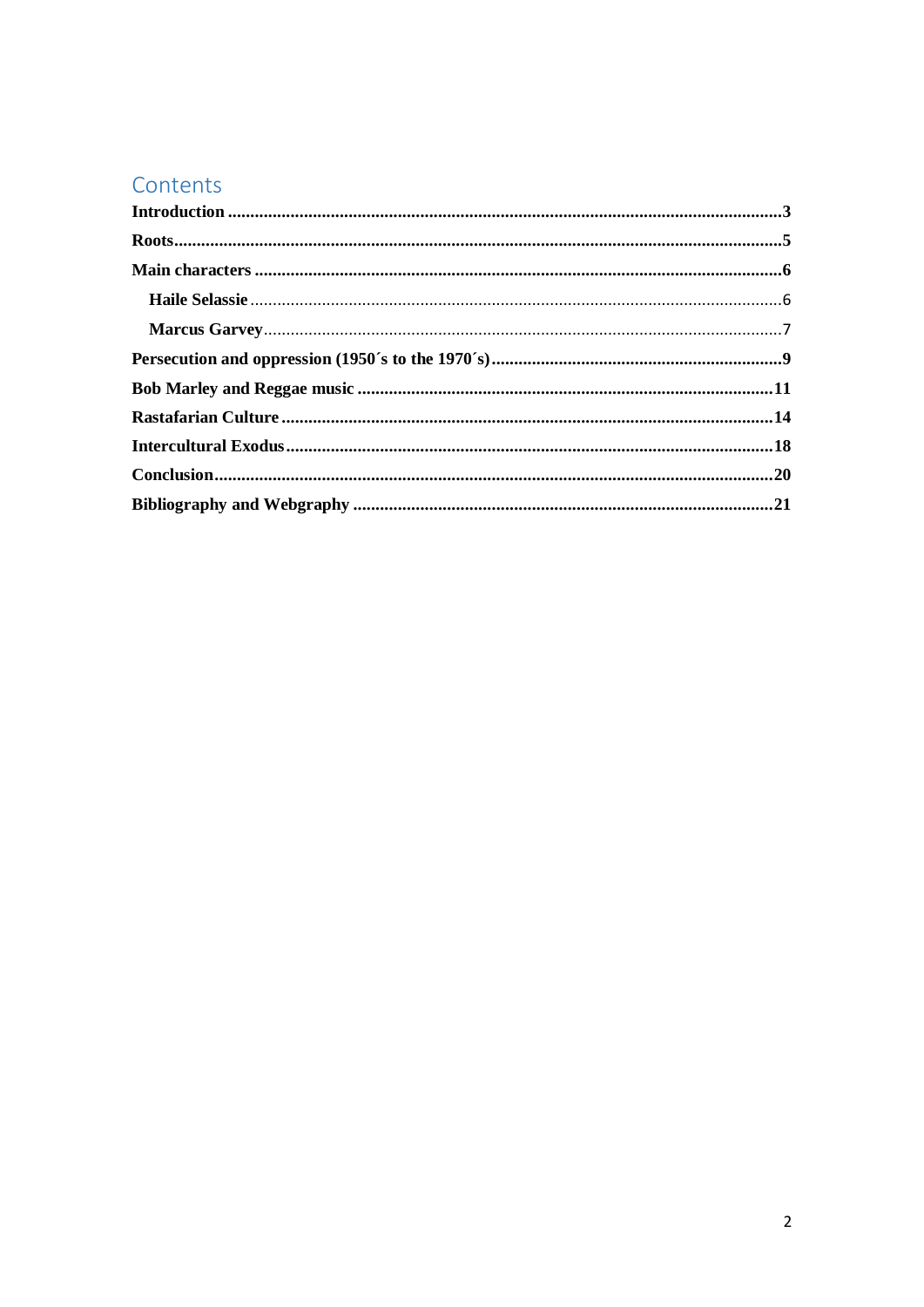#### <span id="page-2-0"></span>**Introduction**

 $\overline{a}$ 

This essay studies the origin and globalization of the Rastafarian movement. Poverty and disenchantment in the inner cities of Kingston gave way in the early 1930's to the black power movement through Marcus Garvey's "Back to Africa" crusade, which eventually led to the appearance of the Rastafarian movement, a "messianic religious and political movement".

In this essay, I propose to analyze when, how and why the Rastafarian movement began, its doctrines and the vehicles which were used for its cultural globalization, in other words, the diffusion of the Rastafarian´s beliefs, meanings, ideals and culture outside the borders of Jamaica. My aim is to offer a better understanding of the Rastafarian movement (commonly only associated with the consumption of drugs), so it is important to analyze this study in a cultural point of view. Some authors<sup>1</sup> define culture as the way of life that is influenced by behavior, knowledge, and beliefs.The lack of information about a certain culture may lead to the perception that a specific culture is wrong or inferior to ours and this normally causes conflict between individuals. Appreciating and accepting cultural diversity is an ability which helps to communicate effectively in an international way, therefore, leading to the globalization of a certain culture, in this case, of the Rastafarian cultural movement.

There is a significant variation within the Rastafarian movement and no formal organization; for example, some Rastafarians see it more as a way of life than a religion, but uniting the diverse movements is the belief in the divinity and/or messiahship of the Ethiopian Emperor Haile Selassie I, the influence of Jamaican culture, the resistance to oppression, and the pride in African heritage.

<sup>&</sup>lt;sup>1</sup> Zimmermann, Kim Ann. What is Culture? Definition of Culture. (Accessed: 2013-05-30) Available at: <http://www.livescience.com/21478-what-is-culture-definition-of-culture.html>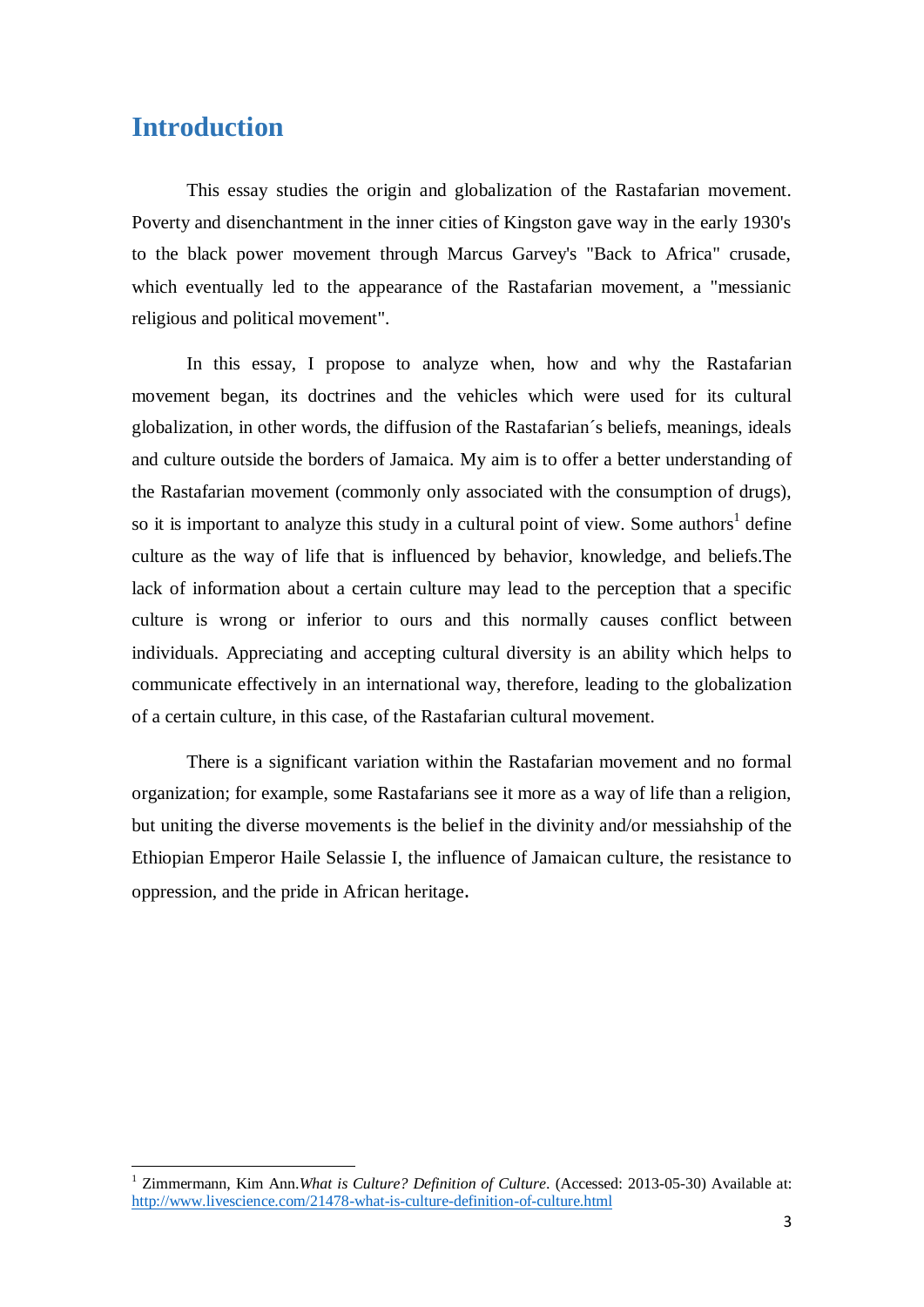

Picture 1 – Flag of the Rastafarian movement: The red, yellow, green are the colors of the Rasta flag. The red symbolizes the blood of black people, the yellow the stolen gold and the green the lost lands of Africa.The Lion of Judah (Rev 5:5) is a symbol of the Israelite tribe of Judah in the Book of Genesis and a phrase in the Book of Revelation representing Jesus.

(In Rastafari Empress Thoughts)Available at: http://www.jamaicanrastafarianlove.com/wpcontent/uploads/2010/12/rasta-flag1.jpg (Accessed: 2013-04-20))

The movement went through a relatively peaceful time during the 1930's and 40's. But in the 1950's and towards the 70's the movement faced continuous and increased persecution and harassment from the middle and upper class of Jamaican society and was regarded as an outcast. Rastafarians were discriminated against by fellow Jamaicans and in the 1950´s, Rastafarians ideals of racial pride and unity had unnerved the ruling class of Jamaica to the point of being constantly harassed by the police and attacked by the media. Many Rastafarians were beaten, and some killed and even some others were humiliated by having their sacred dreadlocks cut off. In 1954, the Pinnacle commune<sup>2</sup> was destroyed by Jamaican authorities. By the mid  $1970$ 's however, the movement took a dramatic turn with the rise of reggae music and his most famous representative Bob Marley.

Personalities such as Bob Marley, Peter Tosh and Marcus Garvey helped spread the world of the Rastafarian movement through words and music. Due to these factors it is estimated that there are between 13 to 15 million followers worldwide.

 $2$  The Pinnacle commune was an effort led by Leonard Howell aimed at returning to nature in order to live outside of the realm of Jamaican jurisdiction.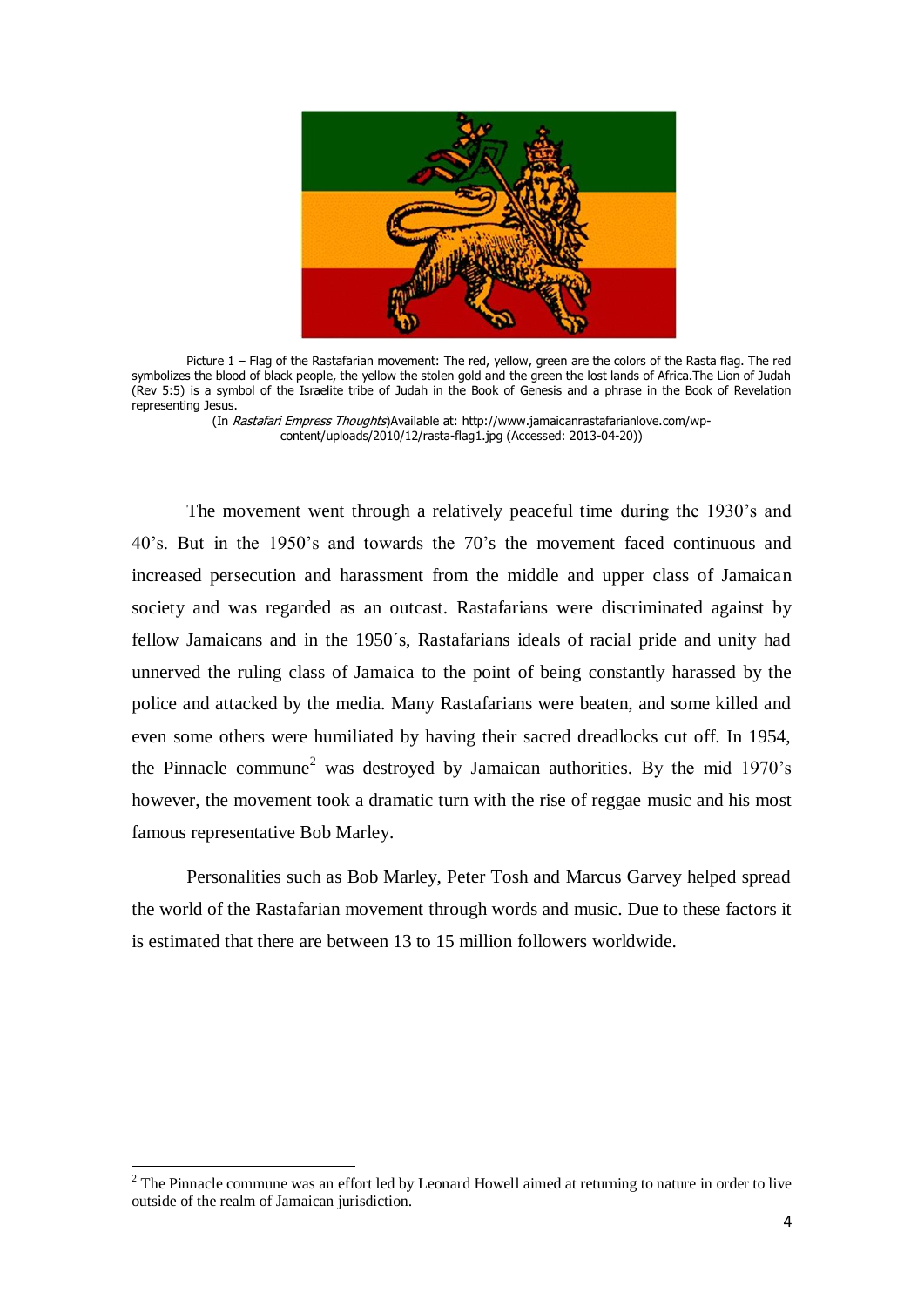#### <span id="page-4-0"></span>**Roots**

The word "roots" is commonly used by Rastafarians as an analogy referring to the origins or the beginning; it is also used to characterize something which respects the traditions or the knowledge of the elders. It is commonly used in reggae music lyrics. And due to its significance, it is important to determine the beginning of the movement.

The movement´s roots "germinated" in the slums of Kingston, Jamaica, in the 1920's and 30's. In an environment of great poverty, depression, racism and class discrimination, the Rastafarian message of black pride, freedom from oppression, and the hope of returning to the African homeland was gratefully received. It began with Marcus Garvey, in part as a social stand against whites and the middle-classes, whom the Rastafarians and blacks in general saw as oppressors. Among their grievances, the Rastafarians believed that by being taken to the Caribbean by slave traders, they had been robbed from their African heritage, which they sought to recapture and celebrate.



Picture 2 – Two traits from Trench Town: Slums and Reggae music (In *MAGIC MYSTIC MARLEY*)Available at: http://www.magicmysticmarley.com/?p=535 (Accessed: 2013-04-20)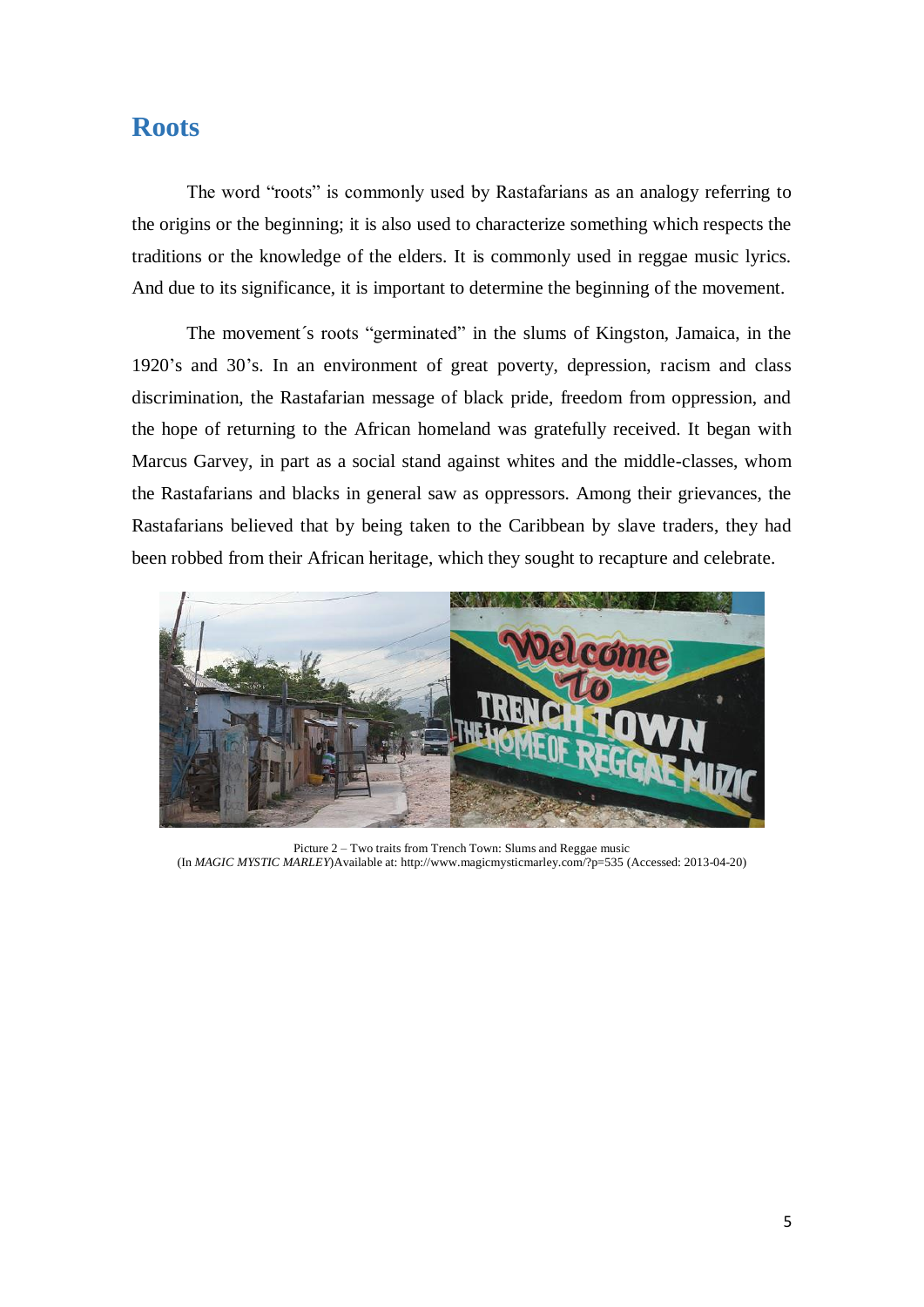## <span id="page-5-0"></span>**Main characters**

#### <span id="page-5-1"></span>**Haile Selassie**

The Rastafarian movement takes the Bible as its sacred text, but interprets it in an Afro-centric way in order to reverse what Rastafarians see as changes made to the text by white powers. The movement took as its spiritual head Haile Selassie I (1892 – 1975), former Emperor of Ethiopia, who was lauded for being a black leader in the heart of Africa. Haile Selassie I became Jah, or God incarnate, who would one day lead the people of African origin to a promised land.

The early  $20<sup>th</sup>$  century, in Ethiopia, was marked by the reign of Emperor Haile Selassie I. He undertook the modernization of Ethiopia since 1916, and in the period between 1936 and1941 he fought the Italians. During this time, Haile Selassie appealed to the League of Nations, delivering an address that made him a worldwide figure. In 1935, *Time* magazine named him Man of the Year. He brought Ethiopia into the League of Nations and the United Nations and made Addis Ababa the major center for the Organization of African Unity. He was the only black leader recognized by the rulers of Europe.

Haile Selassie was an Ethiopian Orthodox Christian and he explicitly denied his divine status as proclaimed in Jamaica. In a radio interview with Canada's CBC news in 1967, he said: "I have heard of that idea [that I am divine]. I also met certain Rastafarians. I told them clearly that I am a man, that I am mortal, and that I will be replaced by the oncoming generation, and that they should never make a mistake in assuming or pretending that a human being is emanated from a deity." This denial has not discouraged Rastafarians from believing the emperor to be divine and although Haile Selassie died in 1975, his death is not accepted by Rastafarians, who believe he will one day return.

A major event in Rastafarian history was Haile Selassie's visit to Jamaica on April 21 $\mathrm{^{st}}$ , 1966. Rita Marley, Bob Marley's wife, converted to the Rastafarian faith after seeing Haile Selassie; she said she saw stigmata appear on him and was instantly convinced of his divinity. Further evidence of his divinity was seen in the fact that a serious drought ended with rain upon his arrival. He told the Rastafarians that they should not seek to immigrate to Ethiopia until they had liberated the people of Jamaica,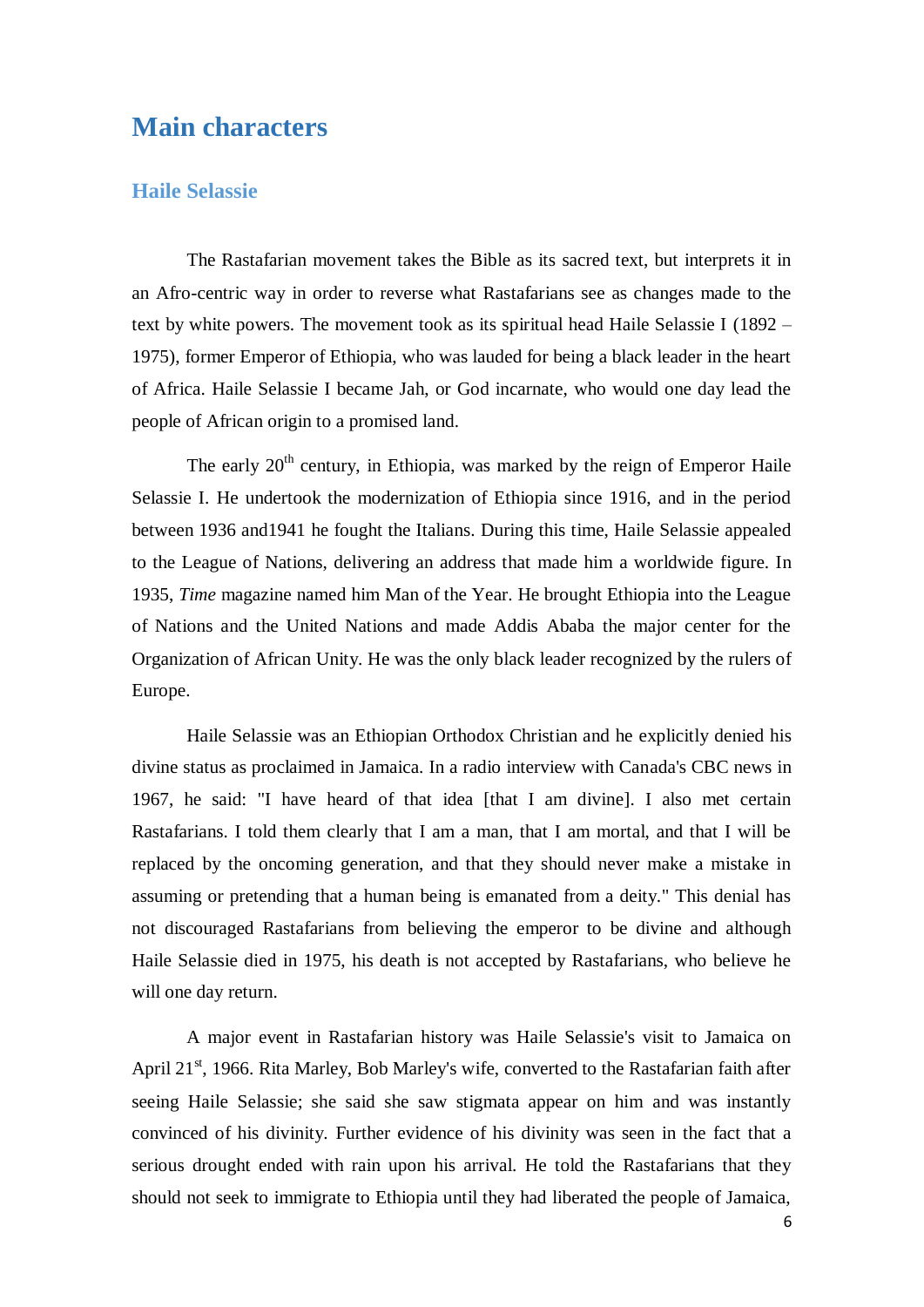a command that came to be known as "liberation before repatriation." Along with its profound religious significance for Rastafarians, the event helped to legitimize the movement. In Jamaica, April  $21<sup>st</sup>$  is celebrated as one of many Rastafarian holidays.



Picture 3 - Emperor Haile Selassie I on the cover of Time magazine, November  $3<sup>th</sup>$ , 1930 (In *© 2013 Time Inc)*Available at: http://www.time.com/time/magazine/0,9263,7601301103,00.html (Accessed: 2013-04-20)

#### <span id="page-6-0"></span>**Marcus Garvey**

Another personality associated with the Rastafarian movement is Marcus Garvey (1887-1940). He taught that Africans are the true Israelites and have been exiled to Jamaica and other parts of the world as divine punishment, Rastafarians also looked up to Marcus Garvey whose philosophies they believed could help open the way to a new world order.

Garvey encouraged pride in being black and worked to reverse the mindset of inferiority that centuries of enslavement had ingrained on the minds of blacks. Garvey is regarded as a second John the Baptist and famously prophesied in 1927: "Look to Africa, for there a king shall be crowned". On November 2<sup>nd</sup>, 1930, *Ras Tafari Makonnen* (after the coronation: Haile Selassie) was crowned emperor of Ethiopia, which he ruled until 1974. Followers of Garvey's teachings believed that Selassie was the messiah that he had predicted, and that his coronation indicated that the divine punishment was completed and the return to Africa would begin. Rastafarians named their movement for Ras Tafari and regarded the emperor as the physical presence of God (Jah) on earth.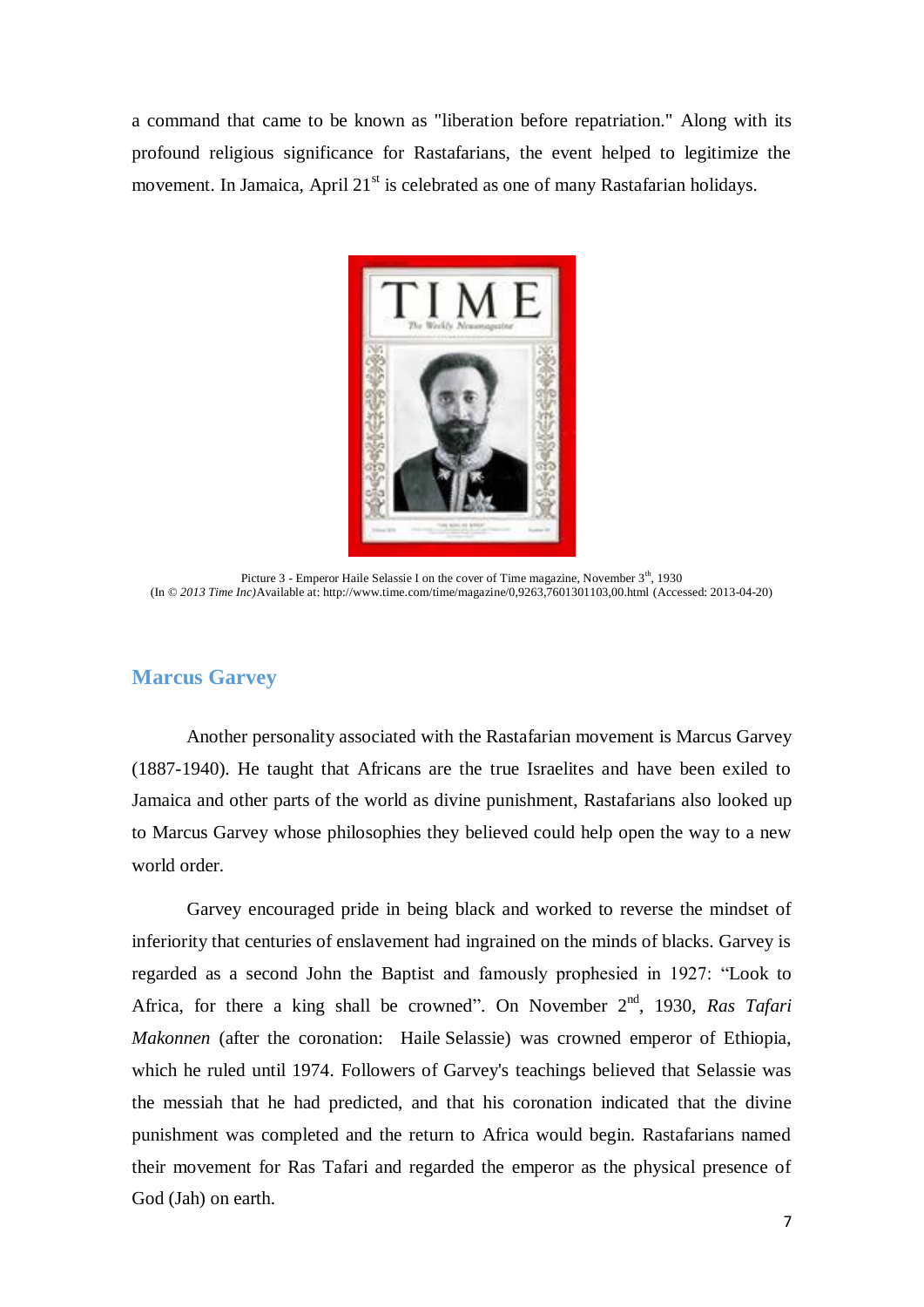Marcus Garvey himself, however, did not think highly of Selassie. He regarded him as an incompetent leader, in collusion with white oppressors after his defeat by the Italians and acceptance of British assistance to regain his throne, and this evident in his articles and speeches. In 1937, Garvey wrote an editorial to the *Black Man - London* entitled "The Failure of Haile Selassie as Emperor". In this text, Marcus Garvey wrote about his displeasure towards the way Halie Selassie ruled Ethiopia, his strategies during the invasions of Italian troops, and his consequent exile to England.

*"(…) they were telling him how to prepare his flight, and like an imbecilic child he followed every advice and then ultimately ran away from his country to England, leaving his people to be massacred by the Italians, and leaving the serious white world to laugh at every Negro (…)"* 

Garvey, Marcus *Black Man - London*, Editorial: "The Failure of Haile Selassie as Emperor"<sup>3</sup> London

March/April 1937.



Picture 4 – Marcus Garvey (In *HISTORY IN AN HOUR*)Available at: http://www.historyinanhour.com/2011/06/10/marcus-garvey-summary/ (Accessed: 2013-04-10))

Garvey´s view in this article and his speeches went against the general attitude of the African World. Ethiopia received much support from the African Diaspora, particularly from the immigrants in the United States. Many of them had gone to Ethiopia to fight the Italians. Garvey was also being criticized at his public speeches by those who took offence from his criticisms against Haile Selassie. In one of Garvey´s speeches at Hyde Park he was heckled off the platform by angry African students. In another speech the crowd turned against Garvey when he called Selassie a "dumb trickster".

<sup>&</sup>lt;sup>3</sup> Full article at: [http://www.jamaicans.com/culture/rasta/MarcusGarveyeditorial.shtml\(](http://www.jamaicans.com/culture/rasta/MarcusGarveyeditorial.shtml)Last accessed: 2013-04-20)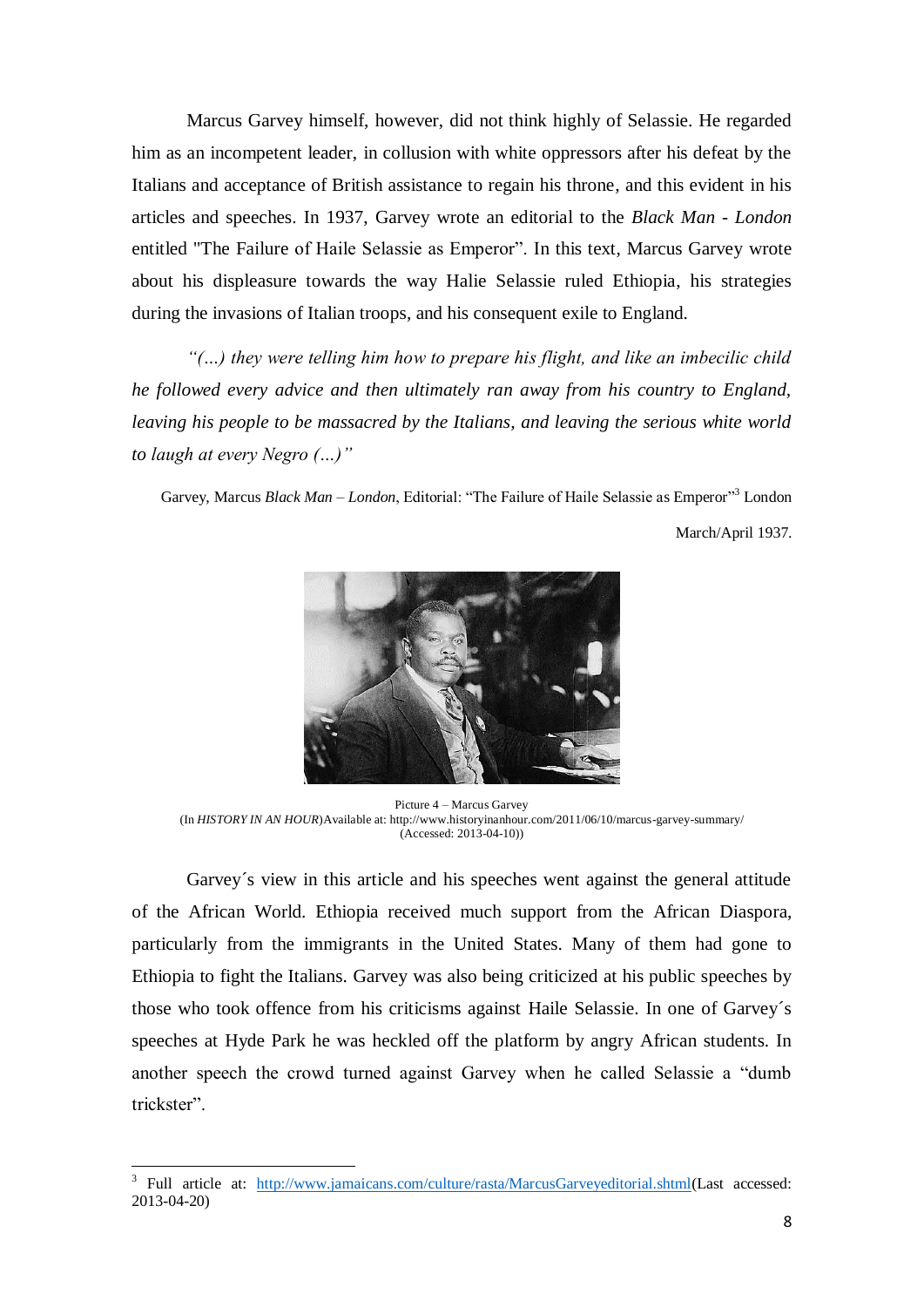### <span id="page-8-0"></span>**Persecution and oppression (1950´s to the 1970´s)**

The Rastafarian movement developed among an oppressed people who felt society had nothing to offer them except more suffering. Rastafarians regard themselves as conforming to certain visions of how Africans should live, reclaiming what they see as a culture stolen from them when their ancestors were brought on slave ships to Jamaica, the movement's birthplace.The messages expounded by the Rastafarians promote love and respect for all living things and emphasize the paramount importance of human dignity and self-respect. Above all else they speak of freedom from spiritual, psychological as well as physical slavery and oppression. In their attempts to heal the wounds inflicted upon the African race by the so called"civilized" nations of the world, Rastafarians continually extol the virtue and superiority of African culture and civilization past and present. The doctrines of Rastafarianism depart radically from the norms of the conventional modern Western mind, a trait of the movement deliberately encouraged by Rastafarians themselves. Rastafarians showed loyalty to their vision of "Zion<sup>4</sup>", and rejection of modern society (called Babylon<sup>5</sup>), which they saw as thoroughly corrupt. In conclusion, one could argue that the Rastafarian movement is a consequence of colonial oppression in Jamaica, and a tool for the emancipation and cultural affirmation of black people.

Also, in the 1950/1960's, a form of neo-colonialism emerged in Jamaica<sup>6</sup>. In essence, the term neocolonialism refers to the point when a nation shows the external signs of political independence yet remain economically dependent. The change from formal colonialism to one of constitutional independence did not end the poor people´s struggle, but instead enabled the British colonial rule to review local arrangements for supervising the colonial economy. Despite being freed from British dominion in 1962, Jamaica became an uncharted economic entity, with the responsibilities but not the means for true independence. Neocolonialism is still present nowadays in Jamaica, more specifically, in the primary industry sector and tourism, where both depend on foreign investments.

<sup>4</sup> Rastafarians assert that Zion is a land that Jah promised to them. To achieve this, they reject modern western society.

 $<sup>5</sup>$  Babylon is an important Rastafarian term, referring to human government and institutions that are seen</sup> as in rebellion against the rule of Jah (God). In a more general sense, Babylon refers to any system that oppresses or discriminates against all peoples.

<sup>6</sup> Dread Library,*Neocolonialism in Jamaica: History, practices, and resistance*. (Accessed: 2013-05- 30).Available at: http://debate.uvm.edu/dreadlibrary/borelli02.htm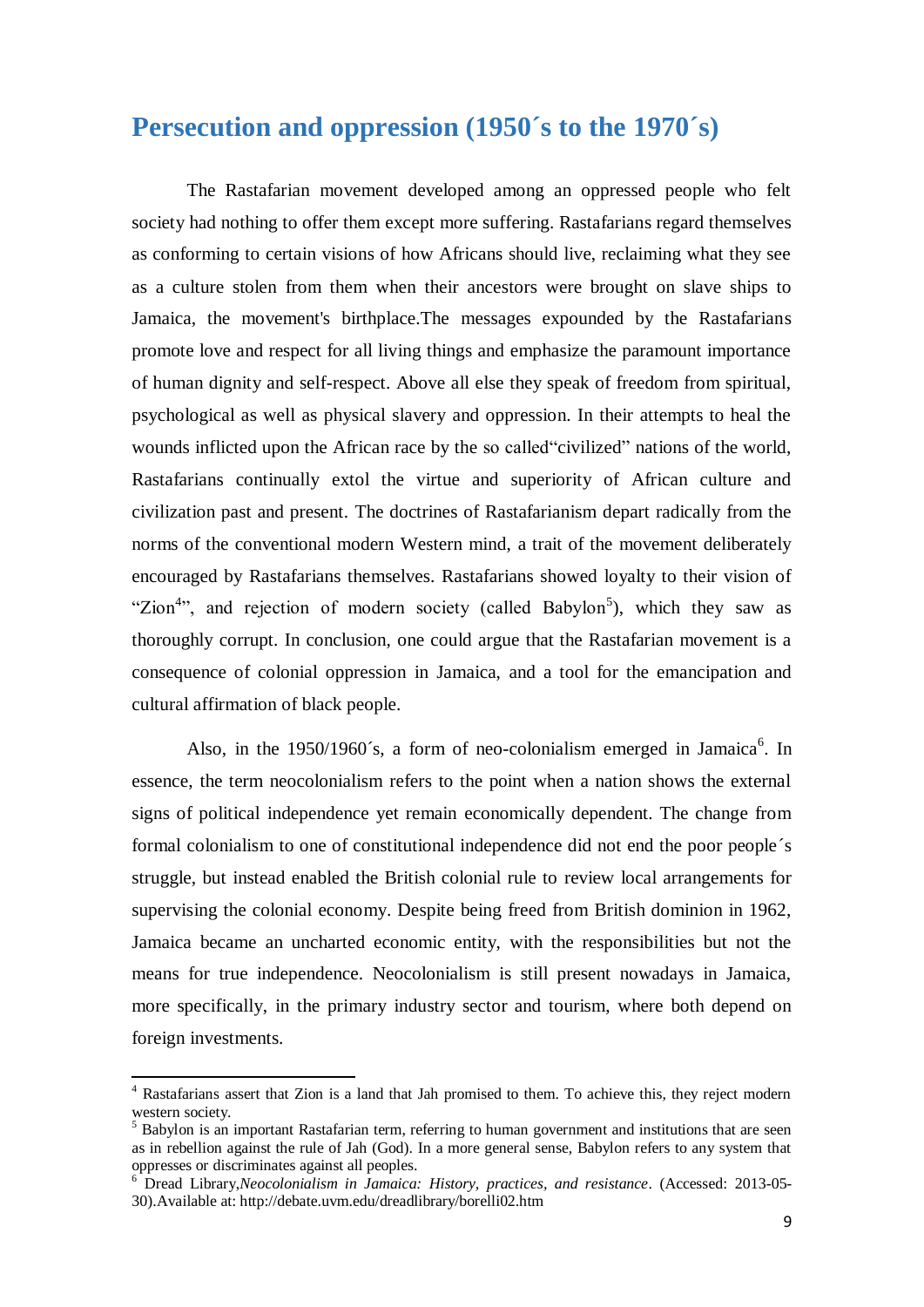In this period, the unfortunate situation of blacks in Jamaica did not get any better. Racial tension only grew, causing conflict between the poor black Rastafarians and white middle-class police. The Rastafarians were misinterpreted and perceived as racists. However, they did not have the means or the opportunity to be racist, nor was it part of their doctrine. Most of them were only interested in going back to Africa, having lost faith in finding acceptance from Jamaican police and upper classes. Many spoke out, marched, and protested, but this only resulted in physical repression and humiliation in most cases. For example, Leonard Howell, often called the "first Rasta," set up the first Rastafarian commune of 5,000 people at Pinnacle, in Saint Catherine, Jamaica. And, subsequently, he emerged as an early leader of the movement. He taught the three Rastafarian fundamental principles: the negation, persecution, and humiliation of the government and legal bodies of Jamaica; preparation to go back to Africa; and acknowledging Emperor Haile Selassie as the Supreme Being and only ruler of Black people. Howell was arrested by the Jamaican government in 1933 for his loyalty to the Ethiopian emperor over King George V, he was found guilty and sentenced to several years in prison. This may have contributed to the decision to keep Rastafarianism leaderless and independent. Attitudes began to change when Halie Selassie visited Jamaica in April 1966. The popularization of Rastafarian through reggae music, and especially through the fame and near-heroic status of Bob Marley, have made the Rastafarians far more acceptable than in past times, though their use of cannabis remains a major point of controversy.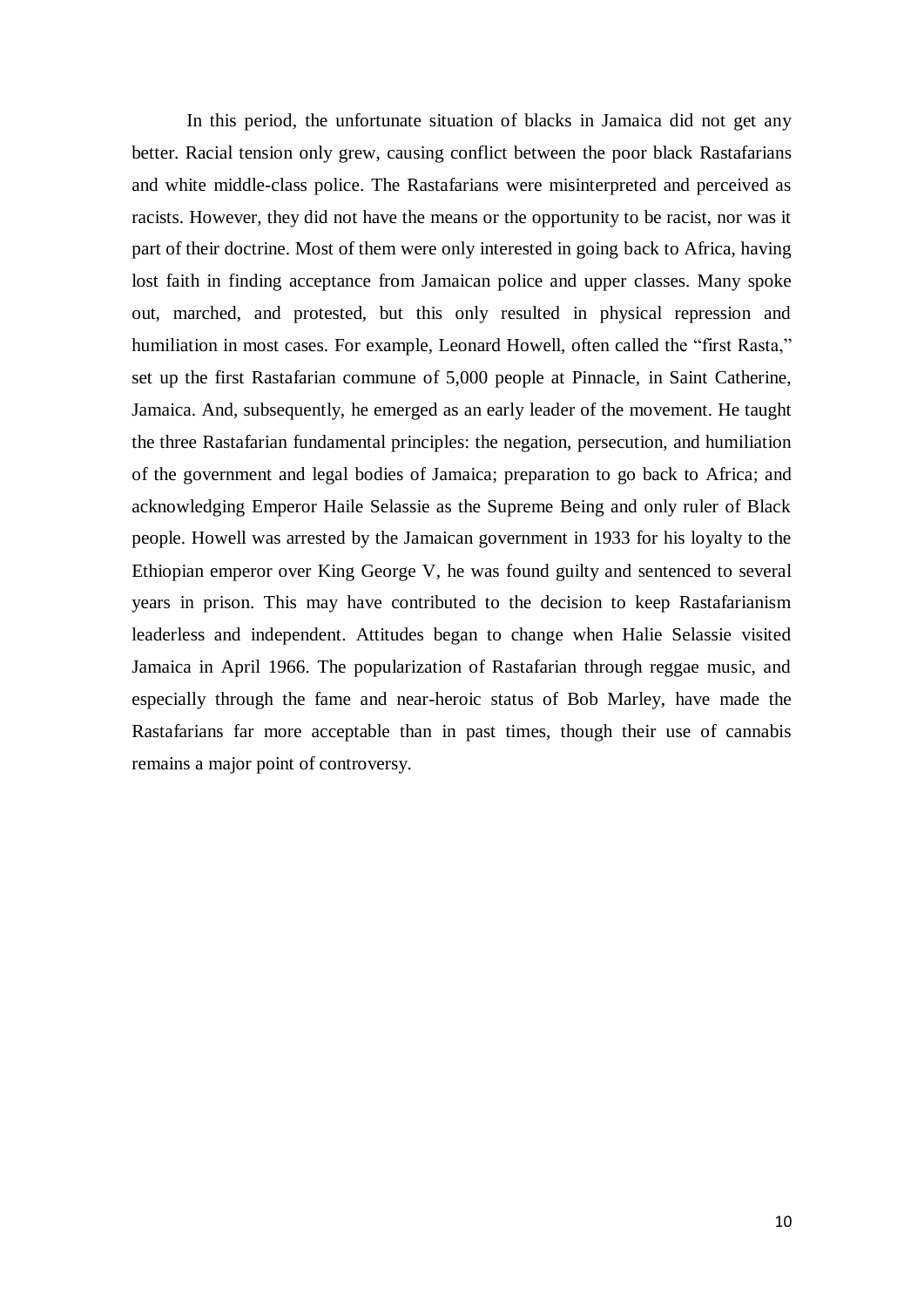

Picture 5 - Leonard Howell (middle) and Marcus Garvey (right) (In *© Tumblr, Inc)*Available at: http://elisamexica.tumblr.com/post/6590215427/leonard-howell-middle-and-marcus-garvey-right (Accessed: 2013-04-15))

# <span id="page-10-0"></span>**Bob Marley and Reggae music**

One of the most important figures in the history of the Rastafarian movement is the reggae artist Bob Marley (1945-81). The son of a white father and black mother, Marley lived in the Kingston slums of Jamaica. He recorded his first singles in 1962, had his first international hit with The Wailer's album *Catch A Fire* in 1973, and he had his first solo hit outside Jamaica with "No Woman, No Cry," in 1975.



Picture 6 - Album cover of *Catch a Fire* (1973). (In *© 2013 Last.fm Ltd.* Available at [http://www.lastfm.com.br/music/Bob+Marley+&+The+Wailers/Catch+a+Fire+\(disc+1:+The+Jamaican+Versions\)](http://www.lastfm.com.br/music/Bob+Marley+&+The+Wailers/Catch+a+Fire+(disc+1:+The+Jamaican+Versions)) (Accessed: 2013-04-14))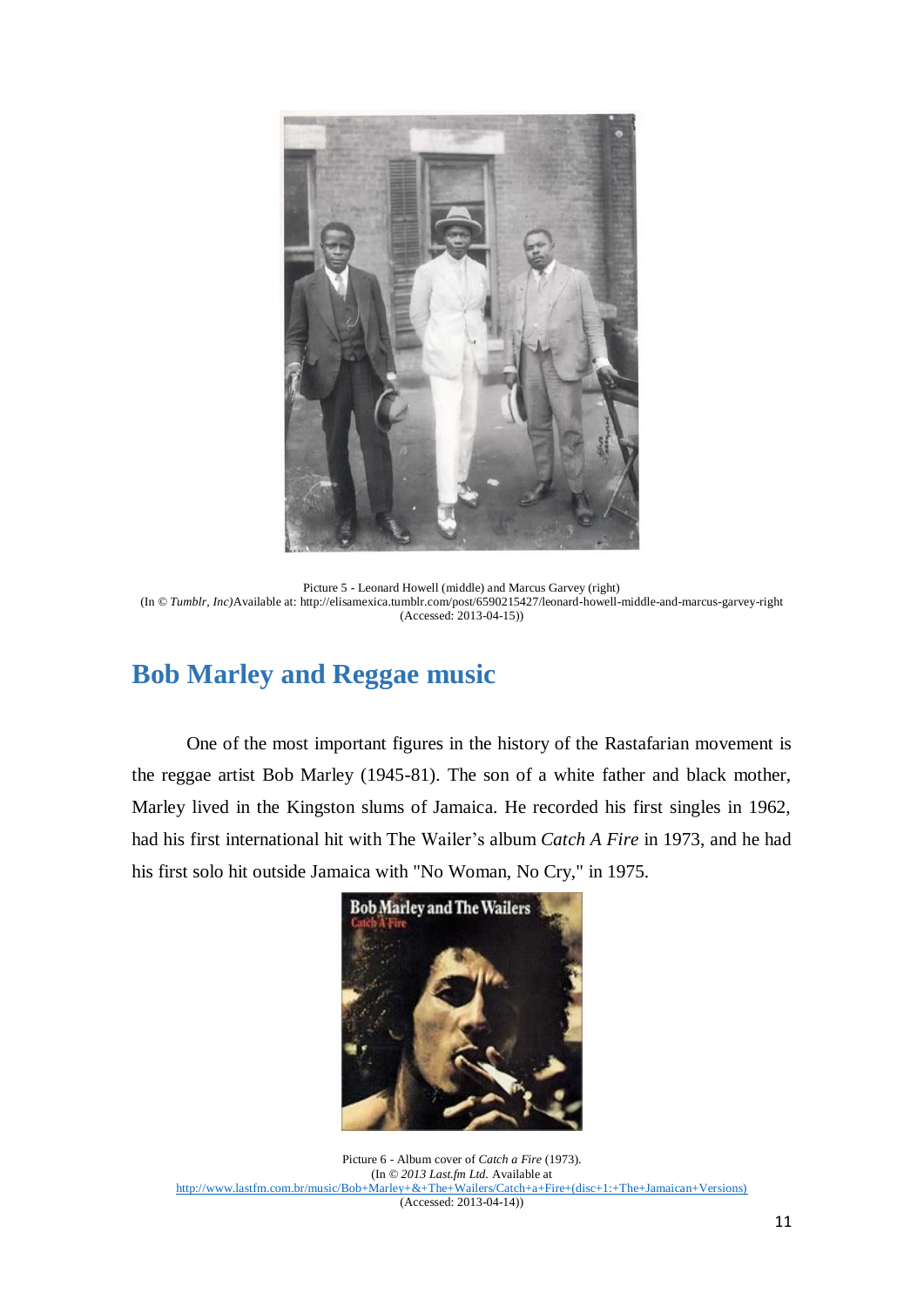Reggae is a style of popular music that originated in Jamaica, in the late 1960's and quickly emerged as the country's dominant music. According to an early definition in *The Dictionary of Jamaican English* (1980), reggae is based on *ska*, an earlier form of Jamaican popular music, and employs a heavy four-beat rhythm driven by drums, bass guitar, electric guitar, and the "scraper," a corrugated stick rubbed by a plain stick. The dictionary further states that the chunking sound of the rhythm guitar that comes at the end of measures acts as an "accompaniment to emotional songs often expressing rejection of established 'white-man' culture"<sup>7</sup>.

Bob Marley became a Rastafarian around 1966. He grew dreadlocks, adopted marijuana as a sacred sacrament, and is said to have begun every performance proclaiming the divinity of *Jah Rastafari*. Reggae music is intimately connected to Rastafarian and its lyrics often speak of oppression, poverty, slavery, apartheid and human rights.



Picture 7 - Bob Marley live in concert in Zurich, Switzerland, on May 30, 1980 at the Hallenstadium (In *Wikipedia®)*Available at http://en.wikipedia.org/wiki/File:Bob-Marley-in-Concert\_Zurich\_05-30-80.jpg (Accessed: 2013-04-14))

 $7^\circ$ Reggae" ©2013 Encyclopædia Britannica, Inc. (Accessed: 2013-06-10) Available at: http://www.britannica.com/EBchecked/topic/495977/reggae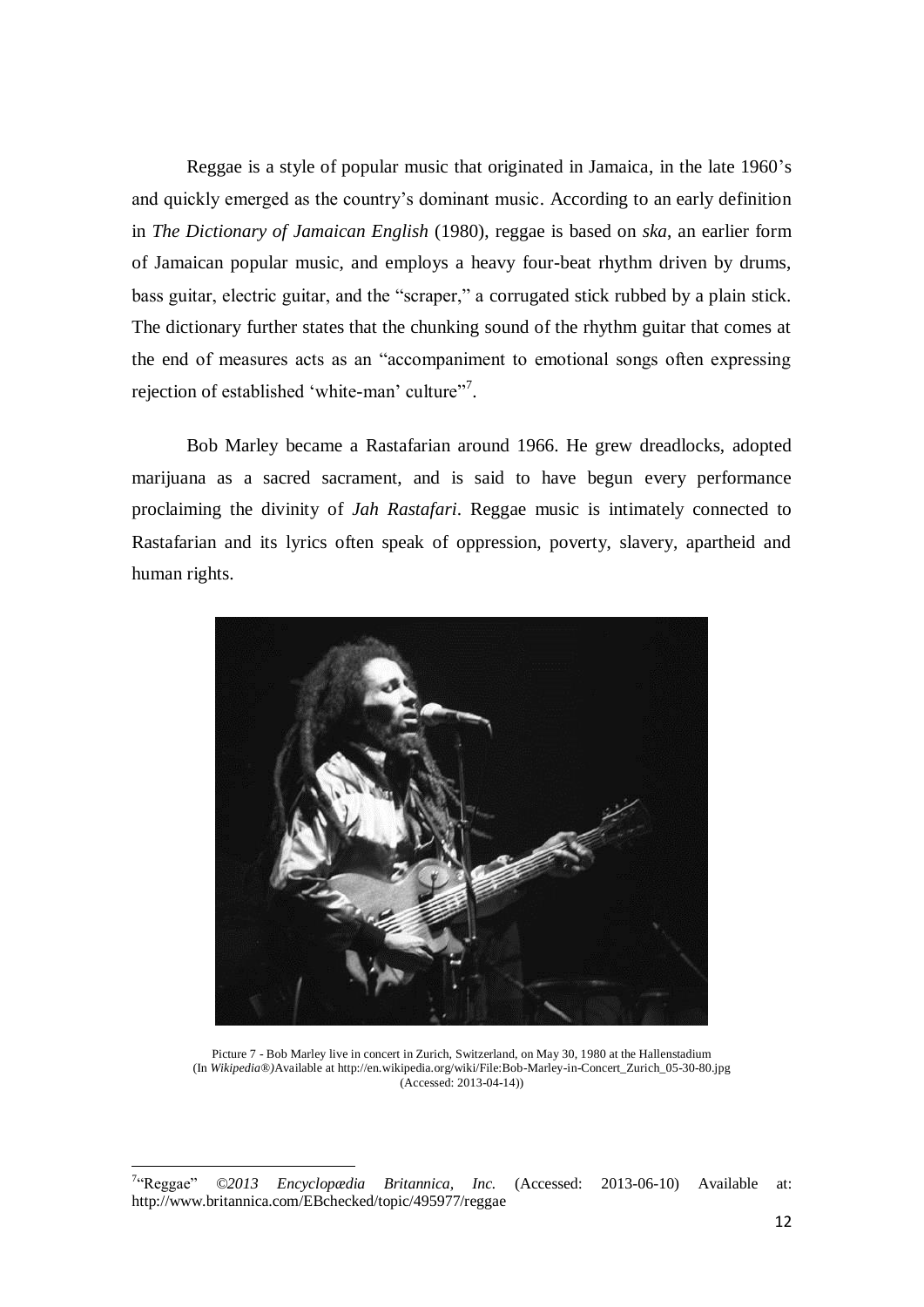His music touched on militant spirituality and reflected concerns of the needy lifestyles in Jamaica. Songs such as "War" addresses human rights and racial issues and "So Jah Seh" touches on the Rastafarian ability to find a way to solve problems within ourselves. Again, since his lyrics often speak of oppression, poverty, slavery and human rights, he quickly gained the popularity of Jamaican people and his immense popularity as a musician brought both reggae and Rasta to the international attention. England was one of the first countries to be introduced to Reggae music. In the 70´s many artists, which were not Rastafarians, adopted reggae music, language, dress code and dreads in their search for success. Most evident cases were famous British bands like UB40, Led Zeppelin and The Beatles with songs like: Red Red Wine, D'yer Maker and Obla Di Obla Da.

Marley was diagnosed with cancer in 1977 and he succumbed to the disease on May 11th, 1981. *Uprising* (1980), Bob Marley's final studio album, is one of his most religious works, including the tracks "Redemption Song" and "Forever Loving Jah". A few months before his death, Bob Marley was baptized into the Ethiopian Orthodox Church, a Christian faith that rejects the divinity of Haile Selassie. This has allowed both faiths to claim Marley as "their own". He received a state funeral in Jamaica, which combined elements of Ethiopian Orthodoxy and Rastafarianism. He was buried in a crypt near his birthplace, with his Gibson Les Paul guitar, a soccer ball, a cannabis bud, and a Bible.

During his life, two events stand out due to their great political significance. On December, 3<sup>th</sup> 1976, two days before a free concert organized by the Jamaican Prime Minister Michael Manley in an attempt to ease tension between two warring political parties, Marley, his wife, and the manager Don Taylor were wounded in an armed assault at Marley's house in Kingston. Bob Marley received minor wounds in the chest and arm. The attempt on his life was thought to have been politically driven, as many felt the concert was really a support rally for Prime Minister Manley. However, the concert proceeded and an injured Marley performed as scheduled two days after the attempt. When asked why, Marley responded: *"The people who are trying to make this world worse aren't taking a day off. How can I?"*

Another very important moment was the "The One Love Peace Concert", a large concert held on April 22<sup>nd</sup>, 1978 at The National Stadium in Kingston, Jamaica.This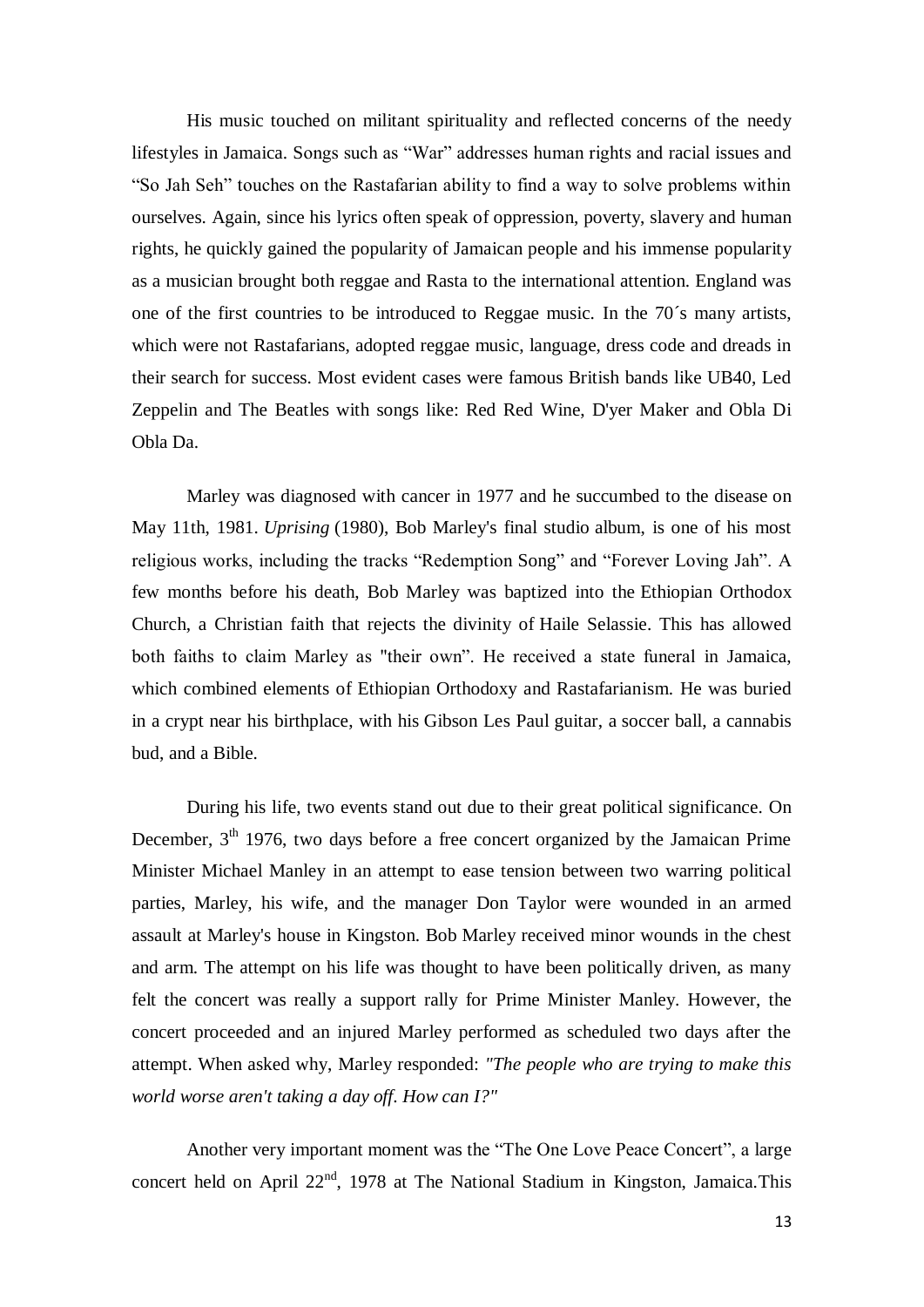concert was held during a political civil war in Jamaica between two opposing parties: The Jamaican Labour Party and the People´s National Party. In 1974, Prime Minister Michael Manley of the People's National Party intended to redistribute wealth by nationalizing the country's major export industries. His agenda was opposed by the more conservative Edward Seaga of the Jamaica Labour Party. In order to gain power, the two politicians hired local gangsters and this only led to tension and a political civil war between the supporters of both parties. Oddly, the idea for the concert came from two such gangsters from rival factions. One of them contacted Marley, who was in exile in London, and he accepted the invitation. This concert was Marley's first performance in Jamaica since he had almost been assassinated in 1976. The concert came to its peak during Bob Marley & The Wailers´ performance of "Jamming", when Marley joined the hands of political rivals Michael Manley and Edward Seaga. Unfortunately, the event did little to quell political violence.

## <span id="page-13-0"></span>**Rastafarian Culture**

 $\overline{a}$ 

In 1871, Edward B. Tylor defined culture as a complex, interdependent and interacting network of knowledge, beliefs, laws, traditions, arts, customs and habits of a particular group of human beings in society<sup>8</sup>. Culture, in the comprehensive sense, is a poorly defined concept of contours that are changing over time, adapting old beliefs to new situations. In summary, culture is any manifestation of habits or customs of everyday life, such as food, the way people dress, arts and crafts, among others. There are a lot of cultural features which have a great meaning in Rastafarian culture. These features include: the lion of Judah, the Rastafarian flag, the "Iyaric" (Jamaican Creole), the dichotomy between *Babylon* and *Zion*, the dreadlocks, and the spiritual use of cannabis.

**The Lion of Judah**: In the Rastafarian culture, Haile Selassie is considered to be Jah (God) and he is seen as both the reincarnation of Christ and the lion mentioned in the Bible's Book of Revelation. Therefore, he is "The Lion of Judah". In addition to the

<sup>8</sup> © 2002-2006 Dennis O'Neil,*What is Culture?* (Accessed: 2013-06-10) Available at: http://anthro.palomar.edu/culture/culture\_1.htm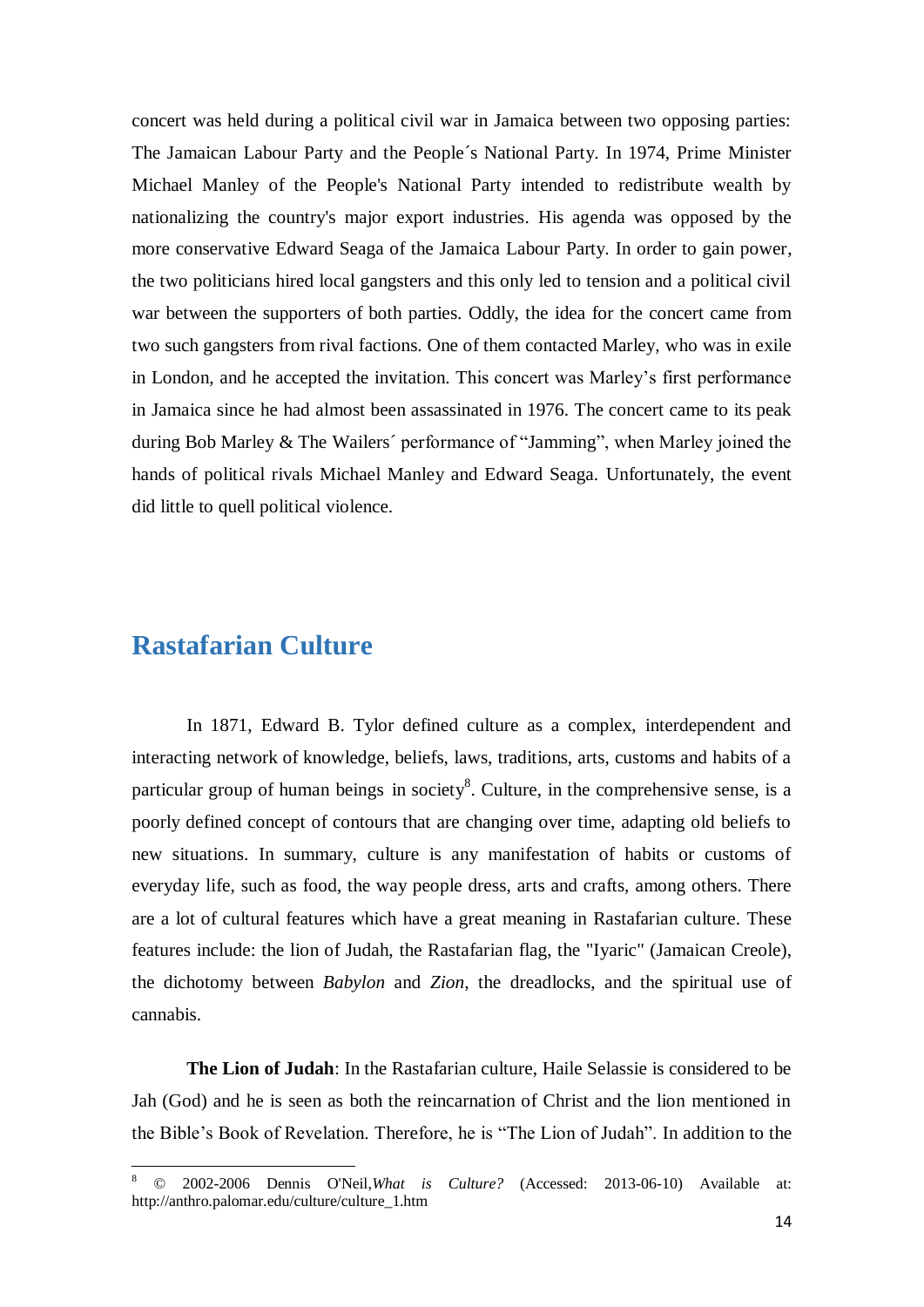biblical significance of the lion, it also represents the struggle, the strength and the cruelty that Rastafarians endured at the hands of their oppressors. The lion can be found on the Rastafarian flag, along with the colors that are also symbols associated with Rastafarians.



Picture 7 – Lion of Judah (In © JAH.COM)Available at http://www.jah.com/lion-of-judah/(Accessed: 2013-04-18))

**The Rastafarian Flag**: The colors red, gold, and green are closely associated with the Rastafarian Movement. They come from the old Ethiopian flag used during the reign of Haile Selassie. Each color of the flag stands for something Rastafarians believe in. Red stands for the blood that bleeds to the Earth, replenishes the land, and helps to grow Cannabis. Green stands for the vegetation of Africa. And gold stands for the prosperity Africa offered before the extraction of diamonds and gold during slavery (see picture 1).

**Iyaric:** Rastafarians state that their original African languages were "taken away" from them when the slave trade began, and that the English language is an imposed language used to "colonize" slaves. Their solution was the creation of a modified vocabulary and dialect known as "Iyaric", reflecting their desire to take language forward and to confront the society they call Babylon.

There are a lot of words and expressions in Iyaric, but some are important to be referred<sup>9</sup>:

<sup>9</sup> More words and expressions can be consulted here[: http://www.speakjamaican.com/glossary/#r](http://www.speakjamaican.com/glossary/#r)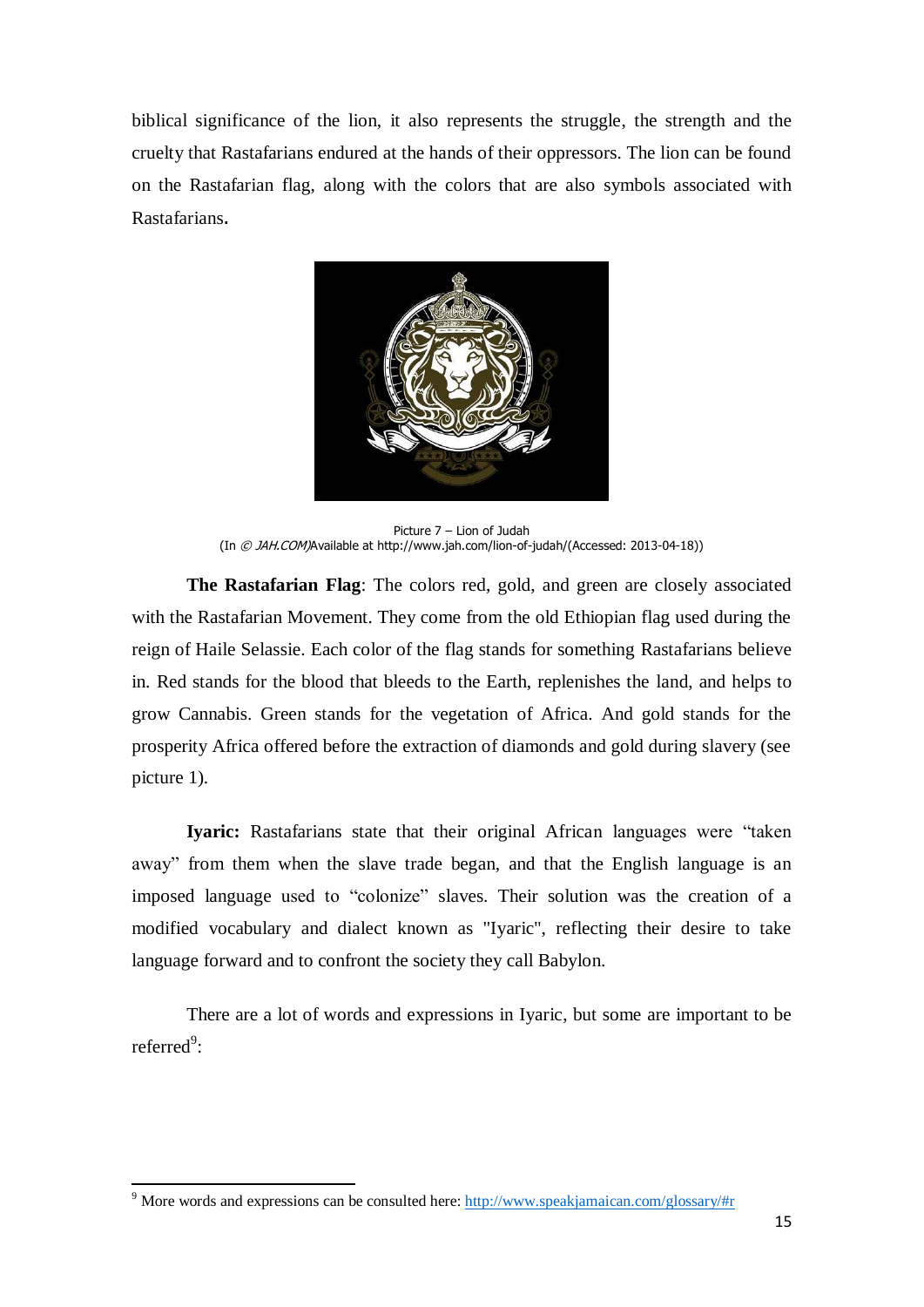- *I and I* is an expression to totalize the concept of oneness, the oneness of two persons. So God is within all of us and we are one people in fact. I and I means that God is in all men;
- *Irie (pronounced "eye-ree")* a term used to denote acceptance, positive feelings, or to describe something that is good;
- *Brethren* and *Sistren* refer to the oneness of Rastafarians and are used to describe one's peers (male - "brethren", female - "sistren");
- *Ganja* refers to cannabis, which is used spiritually by Rastafarians;
- *Politricks* is a Rasta term replacing English "politics", because so many politicians turn out, as specified by Rastafarians, to be more like tricksters;
- *Aprecilove* replaces "appreciate" because of the sound similarity to "hate";
- *Know* replaces "believe", as Bob Marley sang. Rastafarians do not "believe" Haile Selassie is God and that they, the Rastas, are the chosen people. They claim to "know" these things, and would never admit to simply "believe" in them.

**Babylon** *vs.* **Zion**: Babylon is a mental rather than a physical place. Many things are called Babylon, however it usually refers to things of a negative nature. Examples include materialism, discrimination, prejudice and other forms of oppression. A person or people can be considered as part of Babylon if they display any of the above, or if they hinder the unification of mankind.

Zion is the opposite of Babylon. However, rather than a philosophy it is both a physical and a spiritual place. Zion is manifested physically in Africa, and more specifically, in Ethiopia.

**Dreadlocks**: It is believed that the first Rastafarian dreadlocks came from Kenya in 1953 when images of the independence struggle in Kenya displayed people wearing dreads. Rastafarians grew and wore their hair in dreadlocks to draw a distinction from the straight, thin hair of their oppressors. Dreads were also a way for them to accept personal beauty and to evidence the differences between Jamaicans and white people. In addition, dreads symbolize the mane of the Lion of Judah and the Rasta rebellion against Babylon (the capitalistic, materialistic, and oppressive world). For Rastafarians, the growing of dreadlocks is also a spiritual and mental journey that teaches patience. It is believed that it is patience that allows for the hair to grow naturally without the use of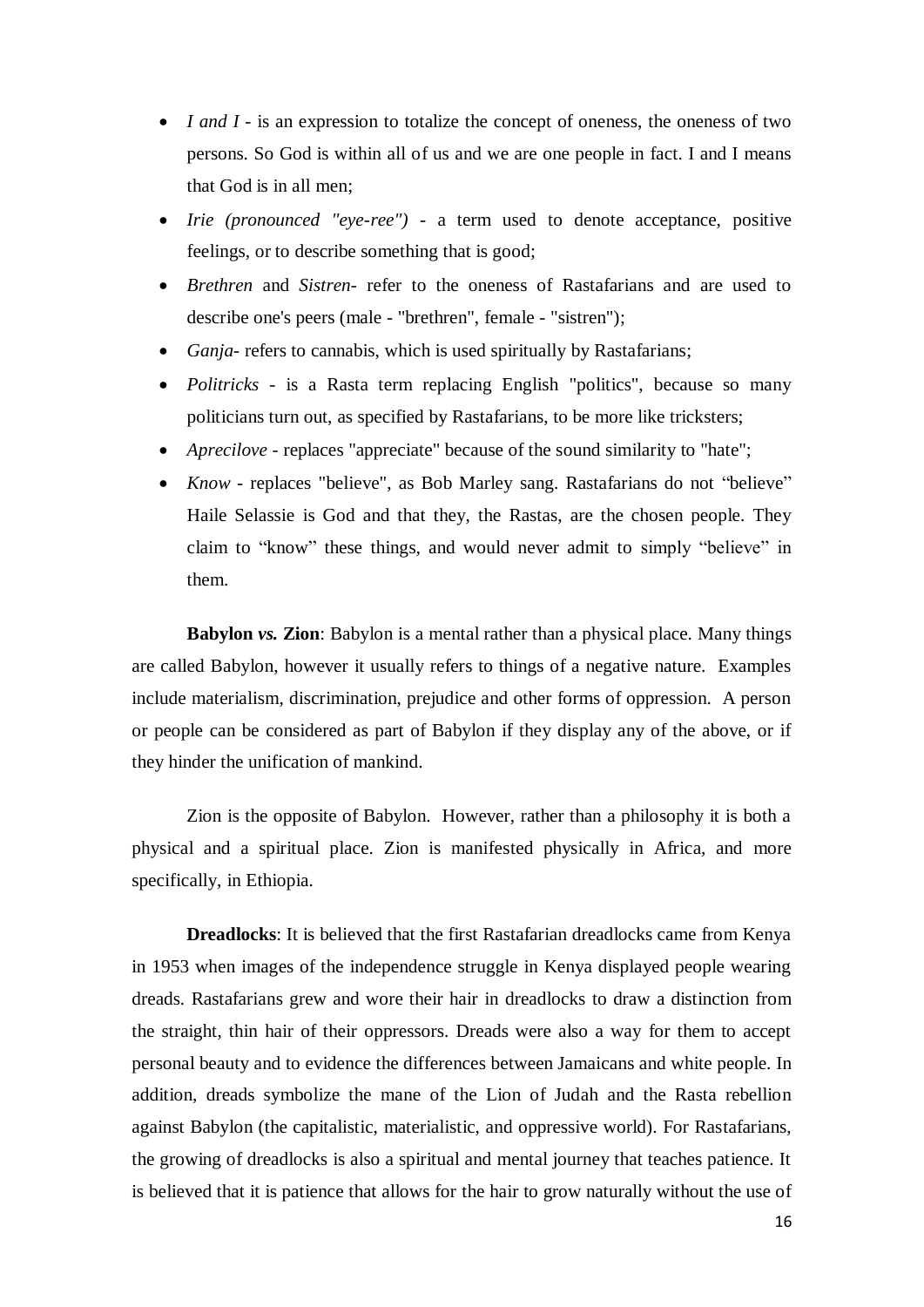cutting, combing, or washing with anything except pure water. Though many Rastafarians have dreadlocks, not all do. It is not a requirement of the religion, nor is it limited to Rastafarians.

**The Holy Piby – The Blackman's Bible:** is a pro-Rastafarian text written by Robert Athlyi Rogers  $(1891-1931)^{10}$ , a protestant shepherd from the island of Anguilla who supported pro-African ideology. The Holy Piby was a response to the Western Holy Bible, which the author considered of "white origin". The theology defined on its pages saw the Ethiopians, referring to all Africans, as the chosen people of God. Robert preached self-reliance and self-determination for Africans, by using the Holy Piby itself, as guiding document. While not strictly speaking a "Rastafarian discourse", it was certainly a primary source of inspiration and guidance to many followers of the Rastafarian movement.

**Spiritual use of Cannabis:**Cannabis has been used for over a thousand years by most of the world's great cultures as medicine. Most people are unaware that many ancient cultures also recognized the value of cannabis as an aide to spiritual practice.

Like any other powerful medicinal plant, the energies of the plant must be used in a way that harnesses its basic properties to promote health and healing. Cannabis has been used for thousands of years in ancient societies, like India and Nepal (in Hinduism and Buddhism), Africa, Central Asia (especially in China) and Israel, but in the modern World it is used as a recreational drug in most countries of the Globe and commonly associated with the Rastafarian movement.

Rastafarians use cannabis as part of their worshiping of their King, Haile Selassie I, and as an aid to meditation. Rastafarians see cannabis as a sacramental and deeply beneficial plant, which is associated to the "Tree of  $Life<sup>11</sup>$  mentioned in the Bible, more specifically, in Revelation 22:2 *(In the midst of the street of it, and on either side of the river, was there the tree of life, which bare twelve manner of fruits, and yielded her fruit every month: and the leaves of the tree were for the healing of the nations)*.

<sup>10</sup> Moreno, Alfredo Nieves,*Robert Athlyi Rogers*. 2011 (Accessed: 2013-06-20) Available at: <http://www.enciclopediapr.org/ing/article.cfm?ref=11112406> )

 $\frac{11}{11}$  In Catholic Christianity, the Tree of Life represents the immaculate state of humanity free from corruption.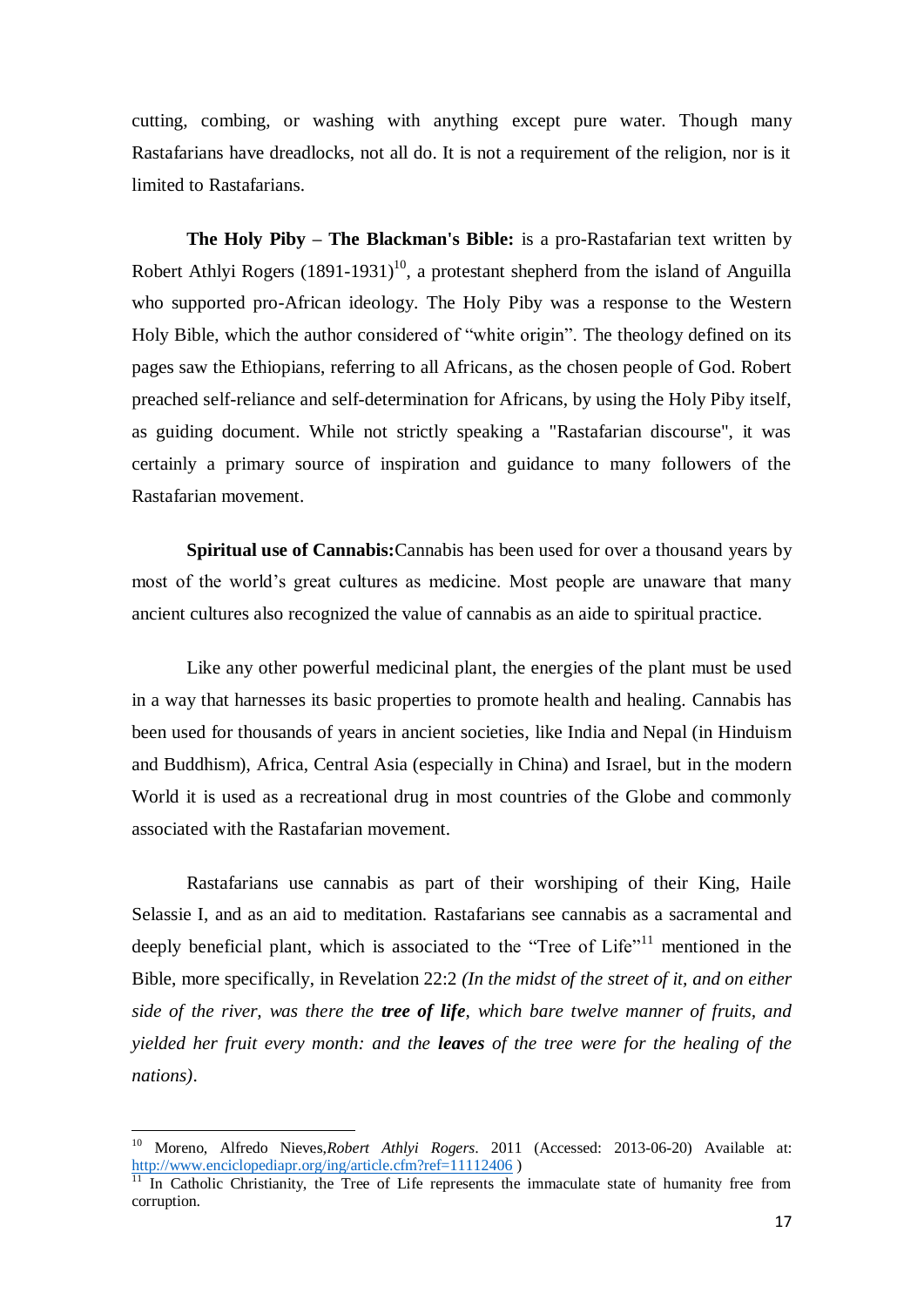#### <span id="page-17-0"></span>**Intercultural Exodus**

 $\overline{a}$ 

When trying to explain this expression, many would say that "Intercultural" and "Exodus" are different concepts, one being the cultural relations developed between countries, regions or institutions, and the other the forced emigration or departure of a whole community, or large number of people. I chose this expression, which combines both concepts, because not only is it a reference (and somehow a tribute) to a 1977 album by Bob Marley and the Wailers, but also in the case of the Rastafarian movement, its intercultural process is due to the exodus of a community from Jamaica to the world.

The first Africans arrived in Jamaica in 1513, from the Iberian Peninsula, after being taken from Eastern, Central, and Western Africa by Spanish and Portuguese slave traders. Working as servants, cowboys, herders of cattle, pigs and horses, as well as hunters, quickly they were deprived of their cultural heritage and many of their customs survived based on memory and myths.

After the British Crown abolished slavery in 1834, the Jamaicans began working toward their independence. This eventually led, during the early  $20<sup>th</sup>$  century, to the growth of the black population of Jamaica, also in political power and influence. Marcus Mosiah Garvey emerged as the main political leader for black Jamaicans during this time and he helped to organize and mobilize political dissent against the white pro-British government in Jamaica. With the use of Afrocentric ideology, he was particularly successful and influential among lower-class blacks and rural communities in Jamaica. His ideas helped the early spread of the Rastafarian movement in Jamaica and quickly some Rastafarians began to see Marcus Garvey as a prophet. His philosophy fundamentally shaped the movement, and many of the early Rastafarians became supporters of Garveyism<sup>12</sup>. Although his ideas have been hugely important in the development of Rastafarian culture, Garvey never identified himself with the movement. Afrocentrism e Garveyism helped shaping the ideals of the Rastafarian movement and gaining popularity within the world´s black community, especially in Jamaica.

 $12$  Garveyism is an aspect of Black Nationalism which takes its source from the works, words and deeds of Marcus Garvey. The fundamental focus of Garveyism is the complete, total and never ending redemption of the African continent by people of African ancestry, at home and abroad.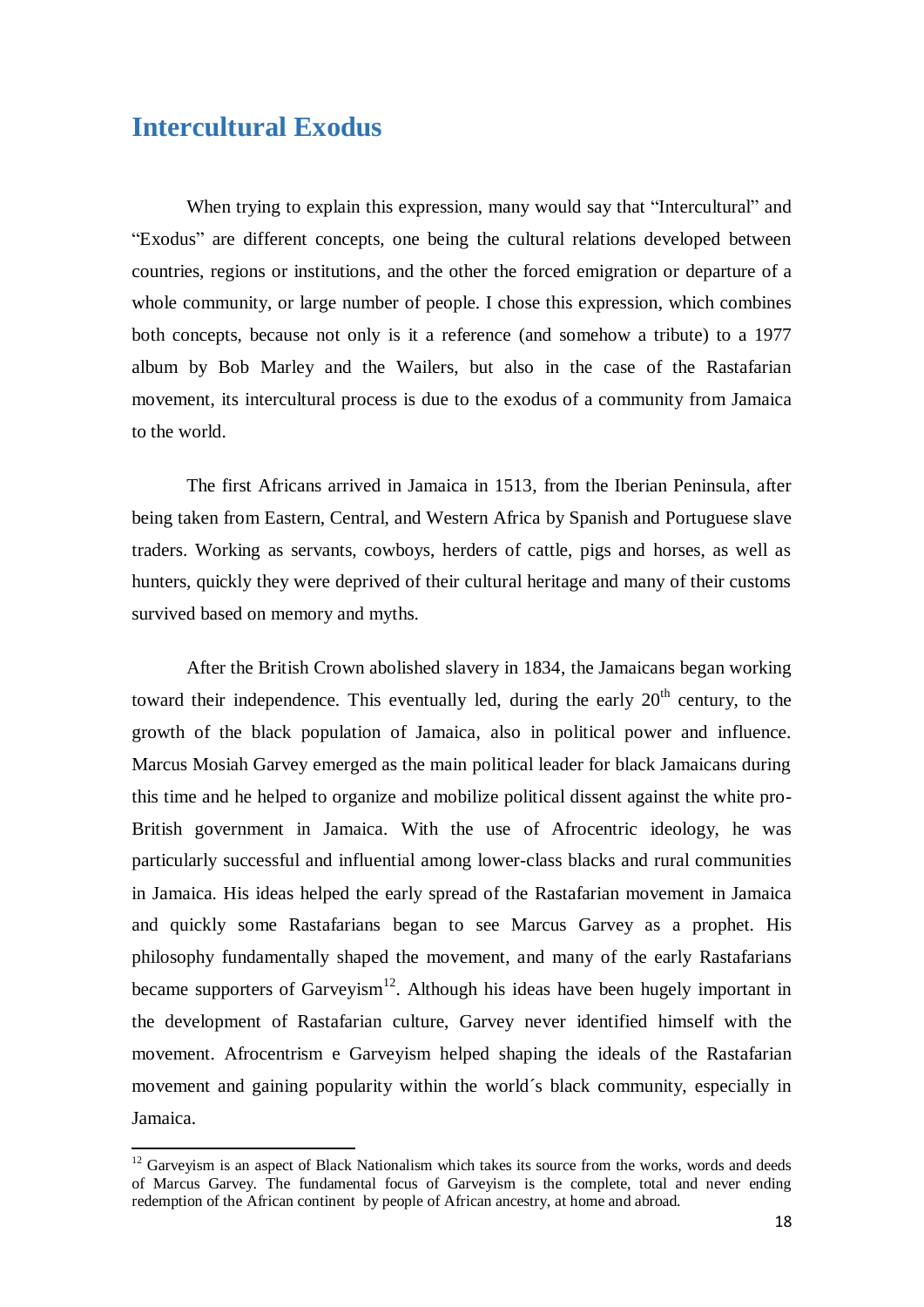# Commercialization and Westernization of the Rastafarian movement and Reggae Music

The expansion movement of Rastafarian culture to the rest of the world started in the 1970´s, and is due to the practices and symbolism of Rastafarianism and especially to reggae music.

One could argue that the main catalyst behind the globalization movement of Rastafarianism was the music of Bob Marley. He popularized reggae music, and thrust it to the world stage during his musical career. The music of Bob Marley and reggae music in general have impacted the lives of people around the globe. Not only was the music being commercialized, but culture itself became a worldwide commodity, as well. The popularity of reggae spawned a number of pseudo-Rastafarian groups, who imitated the cultural trappings of Rastafarianism—dreadlocks, ganja smoking, and language, without embracing its religious and ideological doctrines. Likewise, the people who were influenced by Marley have integrated and built businesses around Rastafarian culture. Although such business and shops seem to support only the most basic material elements of Rastafarianism, instead of the core of this culture, many people purchase those items to portray the image or "look" of Rastafarians. They would wear the colors of the Jamaican flag, smoke marijuana, use dreadlocks in their hair, and even use the word "*Irie*", the Jamaican word for "powerful" or "feeling good".

In our society, almost everything has a potential for profit and everything, including art, music and culture, has been commercialized to some extent. The Rastafarian movement and reggae were no exception. In these days and age you can go into almost any shop and see a Bob Marley tapestry, poster, t-shirt, hat, or other commercial apparel, often with the phrase "Rastafarian", or "Legalize It", and even with a cannabis leaf drawn in the border. It is safe to say that this message confuses the masses as to the origin of reggae music, image and culture. This commercial abuse is what has transformed reggae from its original roots into a Westernized commodity and undermines the true essence of the Rastafarian movement. In essence, one could say that Babylon took advantage of the Rastafarian movement.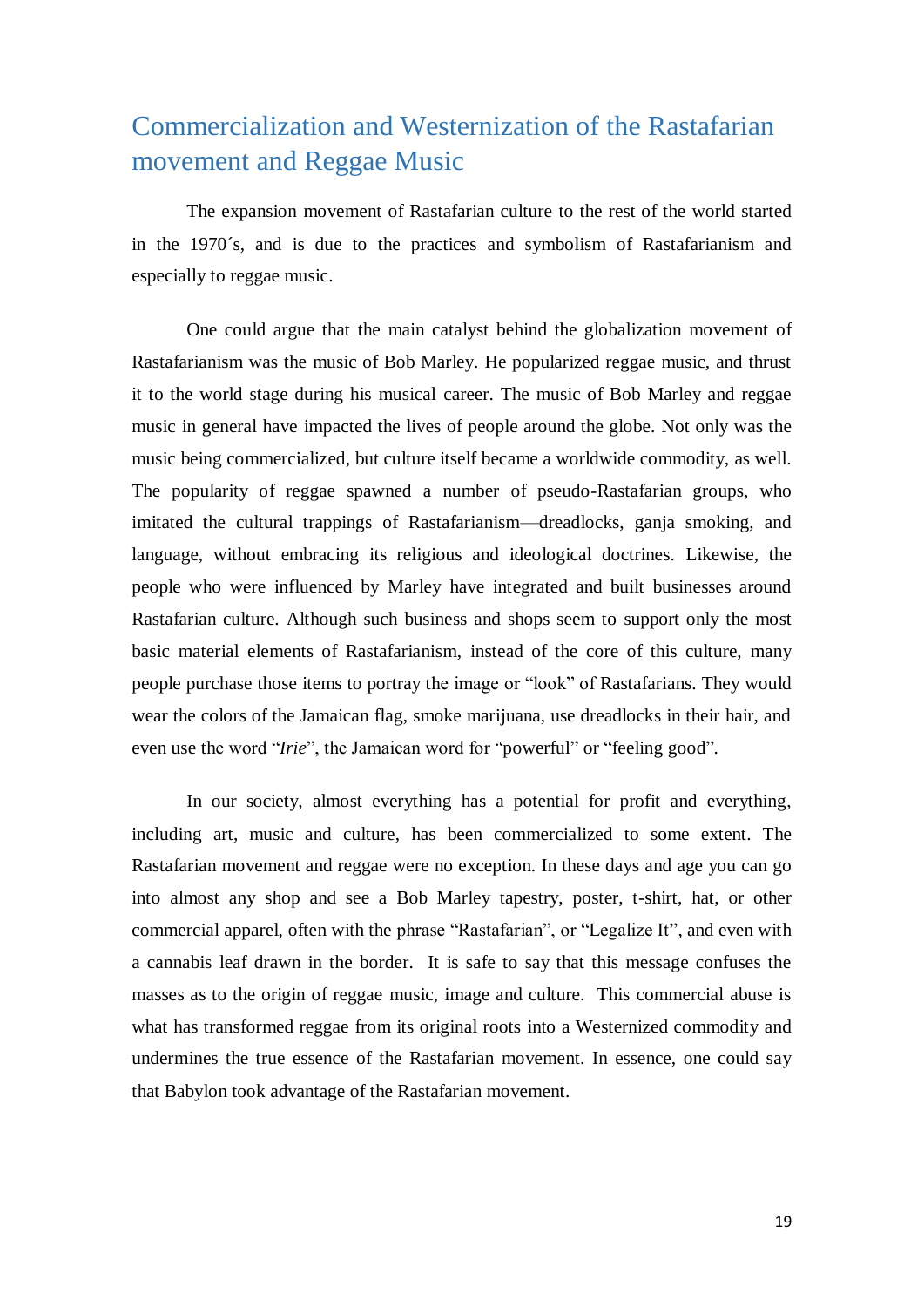### <span id="page-19-0"></span>**Conclusion**

*"Emancipate yourselves from mental slavery. None but ourselves can free our minds."*

Marley, Bob Nesta*. In 2001 - 2013 BrainyQuote®*Available at http://www.brainyquote.com/quotes/quotes/b/bobmarley385052.html (Accessed: 2013-04-18)

This quote by Bob Marley refers to a possible "attack" on Babylon, the Western society. He seems to advise people to reject the mental slavery provided by capitalism and the media, and embrace their own ideals and beliefs. Perhaps, this idea is somehow similar to how "his" people suffered under the oppression by white people, since not only were they forced to work as slaves but also to set aside their own cultural features.

Nowadays, in my view, public opinion has reduced Rastafarianism to a stereotype of drug consumption. This happens due to the media coverage, which only focus on the smoking of marijuana. And that is my aim with this essay: to show readers the wonderful traits and cultural values that have contributed to the "interculturalization" of the Rastafarian movement.

In conclusion, the appeal of Rastafarianism adds to its ability to be easily globalized. The factors of appeal of Rastafarianism lie in three very important characteristics: the movement's ability for adaptation; the link that exists between reggae music, dread locks, and other Rasta related tokens; and the cultural ideas of resistance.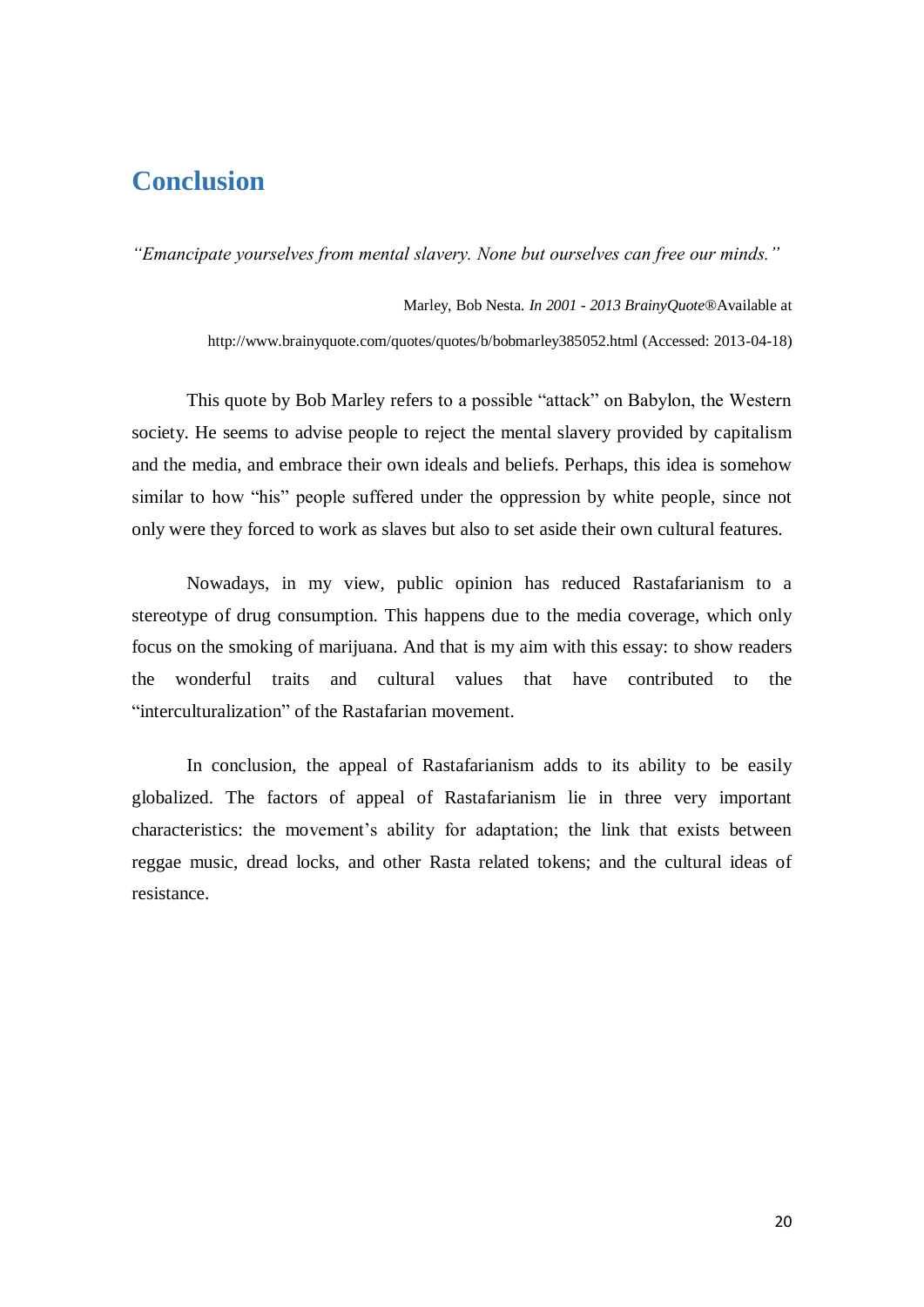# <span id="page-20-0"></span>**Bibliography and Webgraphy**

#### **Books:**

Boxill, Ian (2008) *The Globalization of Rastafari*. Kingston: Jamaica Arawak Publications.

Chevannes, Barry (1994) *Rastafari: Roots and Ideology*. Syracuse, Nova Iorque: Syracuse University Press.

Rogers, Robert Athlyi (2011) *The Holy Piby: The Black´s Man Bible*.Northamptonshire: White Crane Publishing Ltd.

Wong, Dwayne.*The Popular Image of Rastafarians and Bob Marley (kindle edition)* (available at: [http://www.amazon.co.uk/Popular-Image-Rastafarians-Marley](http://www.amazon.co.uk/Popular-Image-Rastafarians-Marley-ebook/dp/B00BFV9YS2/ref=sr_1_1?ie=UTF8&qid=1375353706&sr=8-1&keywords=dwayne+wong)[ebook/dp/B00BFV9YS2/ref=sr\\_1\\_1?ie=UTF8&qid=1375353706&sr=8-](http://www.amazon.co.uk/Popular-Image-Rastafarians-Marley-ebook/dp/B00BFV9YS2/ref=sr_1_1?ie=UTF8&qid=1375353706&sr=8-1&keywords=dwayne+wong) [1&keywords=dwayne+wong](http://www.amazon.co.uk/Popular-Image-Rastafarians-Marley-ebook/dp/B00BFV9YS2/ref=sr_1_1?ie=UTF8&qid=1375353706&sr=8-1&keywords=dwayne+wong) )

#### **Websites:**

Be Alternative Blog *RASTA*, accessed: 2013-05-10 URL:<http://alternative.blogs.sapo.pt/>

Dread Library *Neocolonialism in Jamaica: History, practices, and resistance*, accessed: 2013- 05-30 URL:<http://debate.uvm.edu/dreadlibrary/borelli02.htm>

Dread Library *The Commercialization and Westernization of Rastafari and Reggae Music*, accessed: 2013-05-25 URL:<http://debate.uvm.edu/dreadlibrary/Elias.htm>

© 2002-2006 by Dennis O'Neil, *What is Culture?,*accessed: 2013-06-10 URL: [http://anthro.palomar.edu/culture/culture\\_1.htm](http://anthro.palomar.edu/culture/culture_1.htm)

©2013 Encyclopædia Britannica, Inc. *Reggae,* accessed: 2013-06-10 URL: <http://www.britannica.com/EBchecked/topic/495977/reggae>

HISTORY IN AN HOUR *Marcus Garvey – a summary,* accessed: 2013-05-10 URL: <http://www.historyinanhour.com/2011/06/10/marcus-garvey-summary/>

Jamaicans.com © 1995 – 2013 *Introduction,* accessed: 2013-05-10 URL: <http://www.jamaicans.com/culture/rasta/introduction.shtml>

Jamaicans.com © 1995 – 2013 *The Origins of Rastafari,*accessed: 2013-05-10 URL: <http://www.jamaicans.com/culture/rasta/orgins.shtml>

Jamaicans.com © 1995 – 2013 *Important Books in Rastafarian Theology,*accessed: 2013-05-12 URL: [http://www.jamaicans.com/culture/rasta/important\\_books.shtml](http://www.jamaicans.com/culture/rasta/important_books.shtml)

Jamaicans.com © 1995 – 2013 *Editorial "THE FAILURE OF HAILE SELASSIE AS EMPEROR" by Marcus Garvey,* accessed: 2013-05-12 URL: <http://www.jamaicans.com/culture/rasta/MarcusGarveyeditorial.shtml>

Jamaicans.com © 1995 – 2013 *The Key Figures,* accessed: 2013-05-12 URL: <http://www.jamaicans.com/culture/rasta/keyfigures.shtml>

Jamaicans.com © 1995 – 2013 *About H.I.M. Haile Selassie,* accessed: 2013-05-12 URL: <http://www.jamaicans.com/culture/rasta/abouthim.shtml>